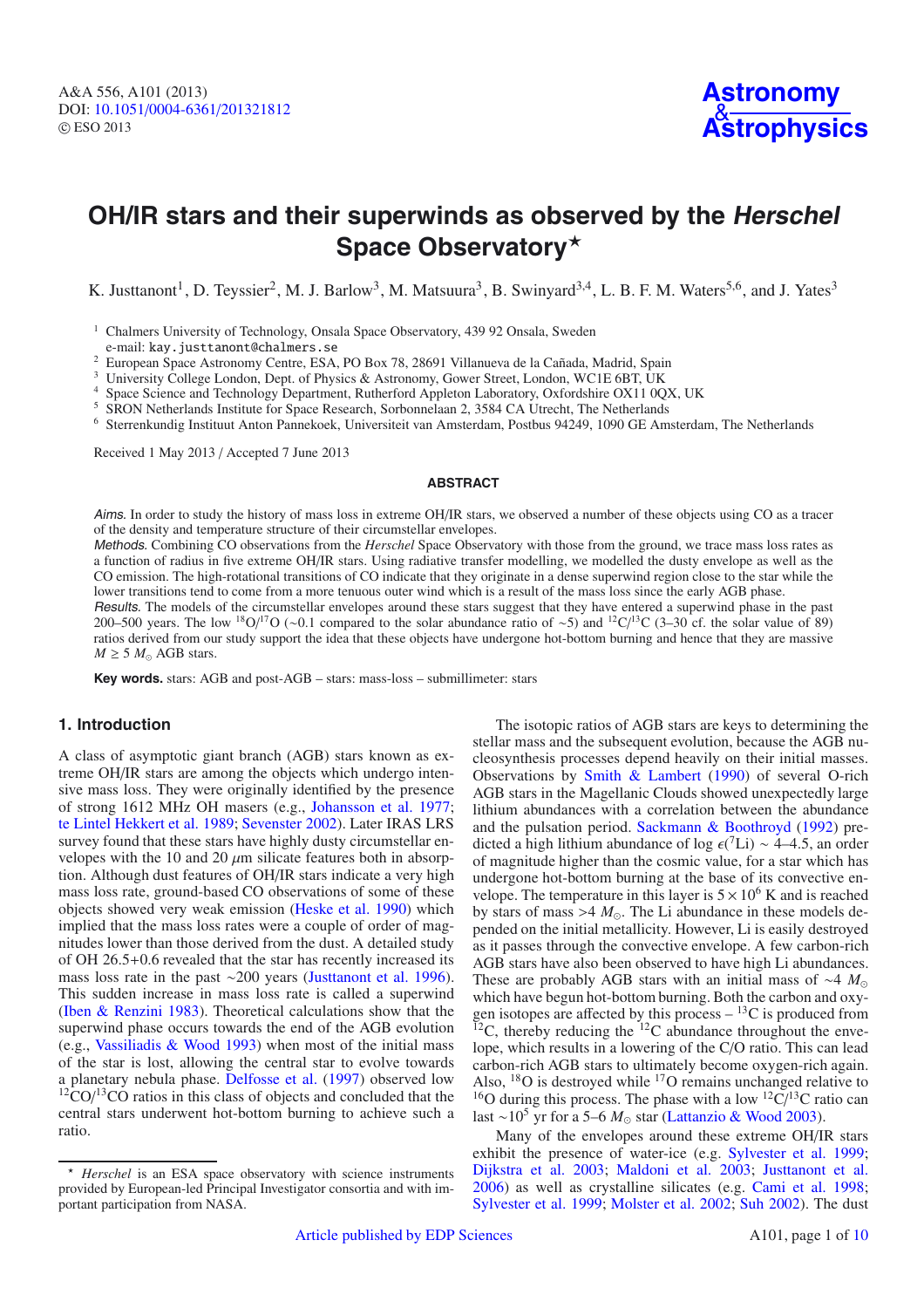| Name             | RA (2000)   | Dec (2000)  | Obs ID     | Observation                      | $t_{\rm obs}$ (s) |
|------------------|-------------|-------------|------------|----------------------------------|-------------------|
| WX Psc           | 01 06 25.98 | $+1235530$  | 1342200967 | $CO6-5$                          | 617               |
|                  |             |             | 1342201116 | $CO$ 10-9                        | 1618              |
|                  |             |             | 1342201665 | $CO$ 16-15                       | 3207              |
|                  |             |             | 1342246973 | <b>SPIRE FTS</b>                 | 2530              |
|                  |             |             | 1342202121 | PACS Spec-red                    | 2263              |
|                  |             |             | 1342202122 | PACS Spec-blue                   | 1135              |
| OH 127.8+0.0     | 01 33 51.21 | $+622653.2$ | 1342201529 | $CO5-4$                          | 134               |
|                  |             |             | 1342211357 | $CO9-8$                          | 921               |
| <b>AFGL 5379</b> | 17 44 24.01 | $-315535.5$ | 1342192553 | $CO6-5$                          | 617               |
|                  |             |             | 1342194741 | $CO$ 10-9                        | 1618              |
|                  |             |             | 1342214491 | $CO$ 16-15                       | 2992              |
|                  |             |             | 1342195079 | $H_2O$ 1 <sub>11</sub> $-0_{00}$ | 1487              |
|                  |             |             | 1342250605 | $H_2O_3^{12} - 3^{03}$           | 3160              |
| $OH 26.5 + 0.6$  | 18 37 32.51 | $-052359.2$ | 1342194557 | $CO6-5$                          | 617               |
|                  |             |             | 1342195079 | $CO$ 10-9                        | 1618              |
|                  |             |             | 1342194774 | $CO$ 16-15                       | 2992              |
|                  |             |             | 1342206388 | $H_2O$ 1 <sub>11</sub> $-0_{00}$ | 1487              |
|                  |             |             | 1342244511 | $H_2O_3^{12} - 3^{03}$           | 3160              |
|                  |             |             | 1342243624 | <b>SPIRE FTS</b>                 | 2530              |
|                  |             |             | 1342207776 | PACS Spec-red                    | 2263              |
|                  |             |             | 1342207777 | PACS Spec-blue                   | 1135              |
| OH 30.1-0.7      | 18 48 41.91 | $-025028.3$ | 1342218431 | $CO5-4$                          | 118               |
|                  |             |             | 1342229923 | $CO9-8$                          | 921               |

<span id="page-1-0"></span>**Table 1.** *Herschel* Observations of objects in this study with the observing time  $(t_{obs})$  in seconds.

temperature is expected to be below 100–200 K for amorphous and crystalline water-ice to condense out onto existing silicate grains [\(Hudgins et al. 1993](#page-8-9)) which requires that the envelope be highly self-shielded, i.e., the density is high. The formation of crystalline silicates requires heating of the amorphous silicate [\(Kozasa & Sogawa 1999\)](#page-8-10) which can occur in the innermost part of the envelope due to both dust-drag and radiative back-heating of the grains themselves.

In this paper, we present observations of CO rotational lines from a number of extreme OH/IR stars observed by the *Herschel* Space Observatory [\(Pilbratt et al. 2010\)](#page-9-10) in order to study the temporal behaviour of the mass loss in these objects, as well as of isotopologues of  $H_2O$  which can be used as initial mass indicators. Section 2 describes the observations and the results of the radiative transfer modelling are presented in Sect. 3 for individual objects. The implications of the isotopologues of CO and H2O and the superwind are discussed in Sect. 4 and the results are summarized in Sect. 5.

## **2. Observations**

We obtained spectrally resolved observations of the CO lines using the heterodyne instrument (HIFI, [de Graauw et al.](#page-8-11) [2010\)](#page-8-11) aboard *Herschel* from the guaranteed time programs HIFISTARS (P.I. V. Bujarrabal) and SUCCESS (P.I. D. Teyssier) which observed a total of 5 OH/IR stars in different combinations of CO  $J = 5-4, 6-5, 9-8, 10-9$  and  $16-15$  (Table [1\)](#page-1-0). The HIFI data were averaged over both H- and V-polarizations and corrected for the beam efficiency [\(Roelfsema et al. 2012\)](#page-9-11), as well as being corrected baseline distortion by subtracting a polynomial fit to the spectra. A full description of how the data are treated can be found in [Justtanont et al.](#page-8-12) [\(2012\)](#page-8-12). The high-*J* transitions probe the warm molecular envelope close to the wind acceleration zone where dust grains impart their momentum to the gas and drive the wind to the observed terminal velocity. Observations of the three most abundant isotopologues of H2O were obtained as part of the HIFISTARS program. In this paper, we present recently obtained data for AFGL 5379 and OH 26.5+0.6 for the transition  $3_{12}-3_{03}$ .

We also have *Herschel* SPIRE FTS (Griffi[n et al. 2010](#page-8-13)) observations (calibration file SPG v9.1.0) of WX Psc and OH 26.5+[0.6](#page-9-12) [\(P.I.](#page-9-12) [Barlow\)](#page-9-12) [as](#page-9-12) [well](#page-9-12) [as](#page-9-12) [archival](#page-9-12) [PACS](#page-9-12) [\(](#page-9-12)Poglitsch et al. [2010](#page-9-12)) spectra of these objects (calibration file SPG v6.1.0) from the MESS guaranteed time program [\(Groenewegen et al.](#page-8-14) [2011\)](#page-8-14), which are used to constrain the spectral energy distribution (SED) of individual objects. The PACS spectra were extracted from the central spaxel with no further correction hence the absolute flux for long wavelengths may be underestimated. The SPIRE data for OH 26.5+0.6 show a strong flux excess at the high frequency end of the SLW subspectra. This effect is due to the pick-up of extended emission, either from the source itself, or from its background, by the multi-moded beam applying to this range of the SLW array (see e.g., [Swinyard et al. 2010\)](#page-9-13). Inspection of the spectra in the surrounding pixels confirms the compactness of the CO emission detected in the central pixel. The CO envelope is also known to be compact from the BIMA map [\(Fong et al. 2002\)](#page-8-15). We therefore corrected for this excess using the smoothed average of the spectra collected over the first ring of surrounding detectors. This correction yields the expected continuity between the calibrated spectra of both SLW and SSW central pixels. The spectral resolution of both the FTS and PACS data makes it impossible to study individual CO line profiles and the line fluxes can be affected by blending from other molecules, notably,  $H_2O$ . The CO line fluxes are calculated by fitting a Gaussian to individual lines in the PACS spectra and sinc functions to unapodized SPIRE spectra (Table [2\)](#page-2-0). The error estimates of these line fluxes are due to the noise of the baseline and do not include possible blends with other molecules. It can be seen that for high-*J* lines in the PACS range, the baseline gets increasingly noisy. To better constrain the mass loss rate throughout the envelope, we extracted archival CO groundbased data from APEX, JCMT and IRAM [\(De Beck et al. 2010\)](#page-8-16).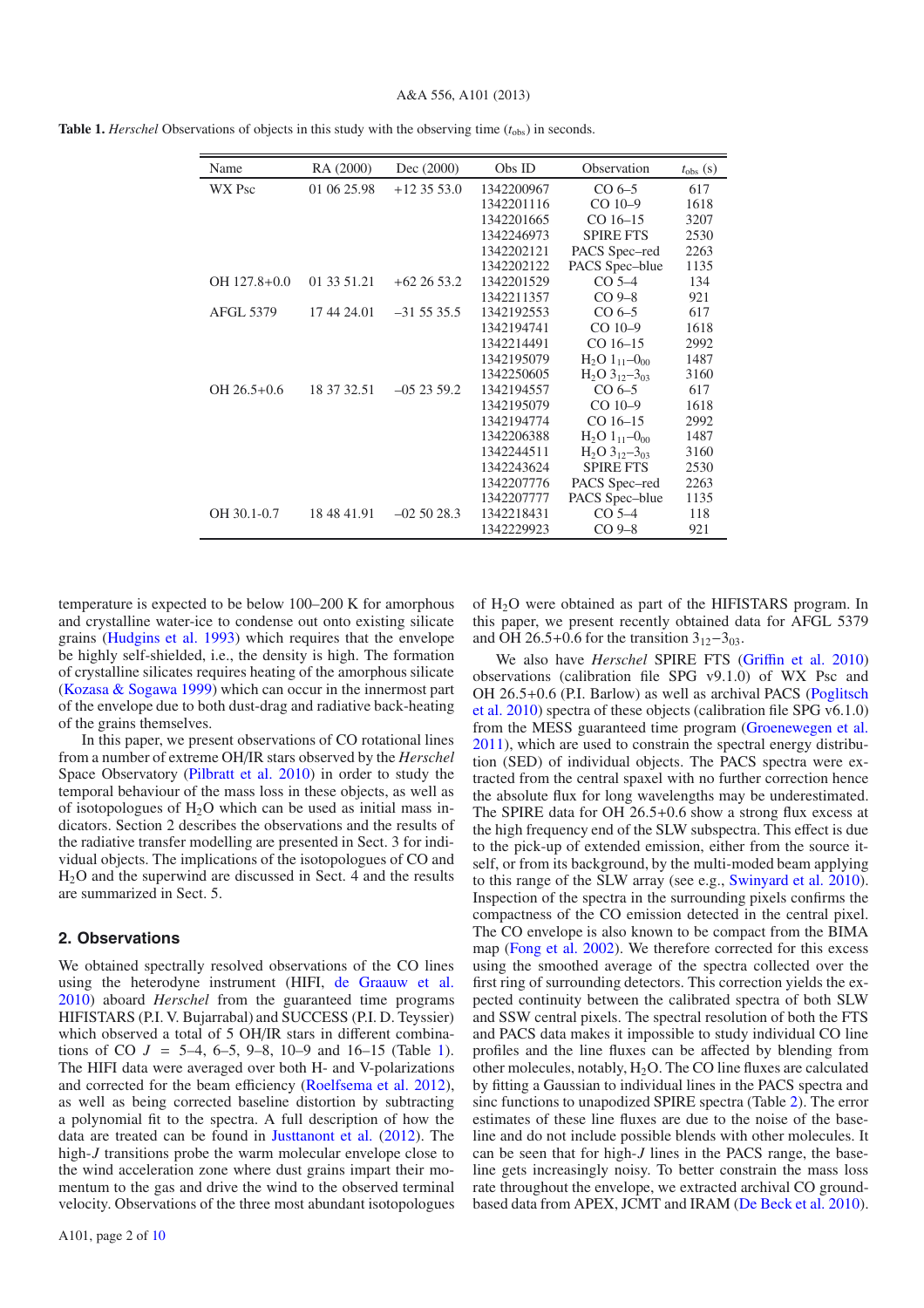<span id="page-2-0"></span>**Table 2.** CO line fluxes from Gaussian fitting the SPIRE (up to *J* = **Table 3.** Input parameters for SED and dust-drag modelling. 13−12) and PACS observations.

| Transition | Flux $(10^{-18} \text{ W m}^{-2})$ |                  |  |
|------------|------------------------------------|------------------|--|
|            | WX Psc                             | OH 26.5+0.6      |  |
| $5 - 4$    | $38.3 \pm 4.9$                     | $32.3 \pm 4.5$   |  |
| $6 - 5$    | $37.2 \pm 4.9$                     | $17.6 \pm 4.5$   |  |
| $7 - 6$    | $45.3 \pm 4.9$                     | $19.5 \pm 4.6$   |  |
| $8 - 7$    | $52.8 \pm 4.9$                     | $32.3 \pm 4.5$   |  |
| 9–8        | $60.7 \pm 9.3$                     | $28.1 \pm 11.1$  |  |
| $10 - 9$   | $169.4 \pm 9.2$                    | $117.1 \pm 11.1$ |  |
| $11 - 10$  | $73.5 \pm 9.2$                     | $23.3 \pm 11.1$  |  |
| $12 - 11$  | $75.8 \pm 9.2$                     | $40.8 \pm 11.1$  |  |
| $13 - 12$  | $86.7 \pm 9.3$                     | $39.8 \pm 11.1$  |  |
| $18 - 17$  | $67.0 \pm 8.1$                     | $52.9 \pm 10.0$  |  |
| $19 - 18$  | $50.8 \pm 2.2$                     | $21.6 \pm 10.0$  |  |
| $20 - 19$  | $54.0 \pm 5.4$                     | $38.9 \pm 10.0$  |  |
| $21 - 20$  | $54.0 \pm 4.3$                     | $30.2 \pm 30.2$  |  |
| $22 - 21$  | $73.4 \pm 11.8$                    | $18.4 \pm 18.4$  |  |
| $24 - 23$  | $103.7 \pm 17.3$                   |                  |  |
| $25 - 24$  | $130.0 \pm 17.3$                   | $32.4 \pm 18.4$  |  |
| $26 - 25$  | $75.6 \pm 21.0$                    |                  |  |
| 27–26      | $89.6 \pm 4.9$                     |                  |  |
| $29 - 28$  | $129.6 \pm 27.0$                   |                  |  |
| $30 - 29$  | $81.0 \pm 60.0$                    |                  |  |
| $31 - 30$  | $86.4 \pm 60.0$                    |                  |  |
| $32 - 31$  | $70.2 \pm 60.0$                    |                  |  |

## **3. Dust and gas mass loss rates**

In order to derive the dust mass loss rate for each object, we fit the SED using the archival data from the Infrared Space Observatory (ISO) and *Herschel* as well as published photometry. Since the main dust species is silicates, which are responsible for driving the wind, we derived the dust mass loss rate,  $\dot{M}_d$ , by mainly fitting the silicate 10 and 20  $\mu$ m features and use the photometric points as a guide for the overall shape (Fig. [1\)](#page-3-0). The radiative transfer code used is based on [Haisch](#page-8-17) [\(1979](#page-8-17)) and the dust opacity is from [Justtanont et al.](#page-8-7) [\(2006](#page-8-7)). The input parameters for the SED fitting (Table [3\)](#page-2-1) include the stellar luminosity as calculated from the stellar effective temperature  $(T_*)$ and radius  $(R_*)$ . The expansion velocity,  $v_e$ , is that measured from CO observations. The distance, *D*, is taken from the literature. Assuming spherical symmetry and that the dust and gas are fully momentum coupled, we can derive the dynamical mass loss rate,  $\dot{M}_{dyn}$ , due to the dust driven wind (see Goldreich & Scoville [1976](#page-8-18); [Justtanont et al. 2006](#page-8-7)). One of the unknown parameters in this calculation is the mass of the star, which we assume to be 5  $M_{\odot}$  in all cases. This stems from the fact that these stars show the signature of hot-bottom burning via their low <sup>12</sup>C/<sup>13</sup>C ratio [\(Delfosse et al. 1997](#page-8-4)). This process operates in stars more massive than ∼5  $M_{\odot}$  [\(Boothroyd et al. 1993\)](#page-8-19). We discuss this point later in Sect. 4. The derived dynamical mass loss rate is the total gas mass loss rate which is driven by the dust grains to the observed terminal velocity. It can be seen that the derived dynamical mass loss rates for our sample of OH/IR stars are relatively high.

A correlation between observed CO line intensities and mass loss rates has been well established (e.g., [Knapp & Morris 1985;](#page-8-20) [Olofsson et al. 1993;](#page-9-14) [De Beck et al. 2010\)](#page-8-16). In spite of this, a number of extreme OH/IR stars which exhibit silicate absorption bands observed by [Heske et al.](#page-8-1) [\(1990\)](#page-8-1) showed anomalously weak CO  $J = 1-0$  and 2-1 emission. These authors proposed scenarios where the high density is efficient in cooling the gas or that the star had increased its mass loss rate recently and the

<span id="page-2-1"></span>

|                                   | WX Psc   | OH127      | AFGL5379 | OH26       | OH30     |
|-----------------------------------|----------|------------|----------|------------|----------|
| $T_{*}$ (K)                       | 2200     | 2300       | 2200     | 2200       | 2200     |
| $R_{*}$ (cm)                      | 4.8E13   | 9.0E13     | 5.0E13   | 6.0E13     | 5.0E13   |
| $v_e$ (km s <sup>-1</sup> )       | 19.8     | 12.7       | 18.3     | 15.0       | 18.1     |
| $D$ (kpc)                         | 0.68     | 2.8        | 0.58     | 1.37       | 1.75     |
| $\dot{M}_\text{d}$                | 1.8E-7   | $2.0E-6$   | $1.6E-6$ | $2.0E-6$   | 1.8E-6   |
| $\dot{M}_{\rm d}/\dot{M}_{\rm g}$ | $9.4E-3$ | $2.2E-3$   | $1.0E-2$ | $6.2E-3$   | $1.0E-2$ |
| $\dot{M}_{\rm dyn}$               | 1.9E-5   | $9.2E - 4$ | 1.6E-4   | $3.2E - 4$ | 1.8E-4   |

**Notes.** The units of the dust mass loss rate  $(M_d)$  and the derived dynamical mass loss rate ( $\dot{M}_{dyn}$ ) are  $M_{\odot}$  yr<sup>-1</sup>.

high density has not propagated out to where the lowest rotational transitions originate. In order to calculate the CO emission, we use a code based on the work by [Schoenberg & Hempe](#page-9-15) [\(1986\)](#page-9-15). For the mass loss rate, We used the values derived from the SED fitting and dynamical calculation as an input for individual object. For very optically thick envelopes, a change in the gas density has much less effect than a change of gas temperature of the same factor, hence in calculating the CO emission in these stars, the input gas temperature affects the relative distribution of population and hence the calculated line fluxes. The gas temperature is calculated from the energy balance between the dust-drag heating and the cooling by adiabatic expansion and molecular cooling, following [Goldreich & Scoville](#page-8-18) [\(1976\)](#page-8-18). We also include the effect of photoelectric heating due to photoejected [electrons](#page-9-16) [in](#page-9-16) [the](#page-9-16) [outer](#page-9-16) [part](#page-9-16) [of](#page-9-16) [the](#page-9-16) [envelope](#page-9-16) [\(](#page-9-16)Tielens & Hollenbach [1985](#page-9-16)). The main uncertainty is due to the  $H_2O$ cooling rate which is crudely estimated. The difficulty with the full radiative transfer calculation for  $H_2O$  is due to numerous transitions within the temperature range of the circumstellar environment ( $T \sim 10-2000$  K) and that theses lines have very high optical depths, so that our current code fails to converge. However, progress is being made in modelling  $H_2O$  in S-stars [\(Schöier et al. 2011;](#page-9-17) Danilovich et al., in prep.) and in O-rich stars [\(Maercker et al. 2009\)](#page-8-21) with low mass loss rates. The  $H_2O$ cooling in OH/IR stars will be addressed in a future work, together with the HIFI observations. For our calculations, the  $H_2O$ cooling rate is unconstrained and we vary the gas temperature until it gives reasonable fits to all the rotational CO lines observed. Hence, we can constrain the gas kinetic temperature of the high-density superwind rather well. In our sample of objects observed with *Herschel*, the CO emission indicates that the mass loss rate in all but one star (WX Psc) has recently increased. Using the calculated dynamical mass loss rate for each system. we derived the <sup>12</sup>CO abundance relative to  $H_2$  which is relatively constant for all the sources, i.e., all have a value of  $3 \times 10^{-4}$ .

# 3.1. WX Psc (IRC+10011)

This star shows a moderate dust mass loss rate compared to the others in our sample as the 10  $\mu$ m silicate feature shows self-absorbed emission. The derived dynamical mass loss rate is  $1.7 \times 10^{-5}$  *M*<sub>o</sub> yr<sup>-1</sup>. The SED is best fitted by the dust grains which have an emissivity dependence  $\lambda^{-1.5}$  (see Fig. [1\)](#page-3-0). The model fit to individual CO transitions from ground-based telescopes and *Herschel* assumes an outflow with a constant mass loss rate (Fig. [2\)](#page-4-0). We note that [Decin et al.](#page-8-22) [\(2007\)](#page-8-22) reported a variation in mass loss rate by fitting the ground-based CO observations. Their reported JCMT observations of this object are not consistent with the HIFI  $J = 6-5$  line and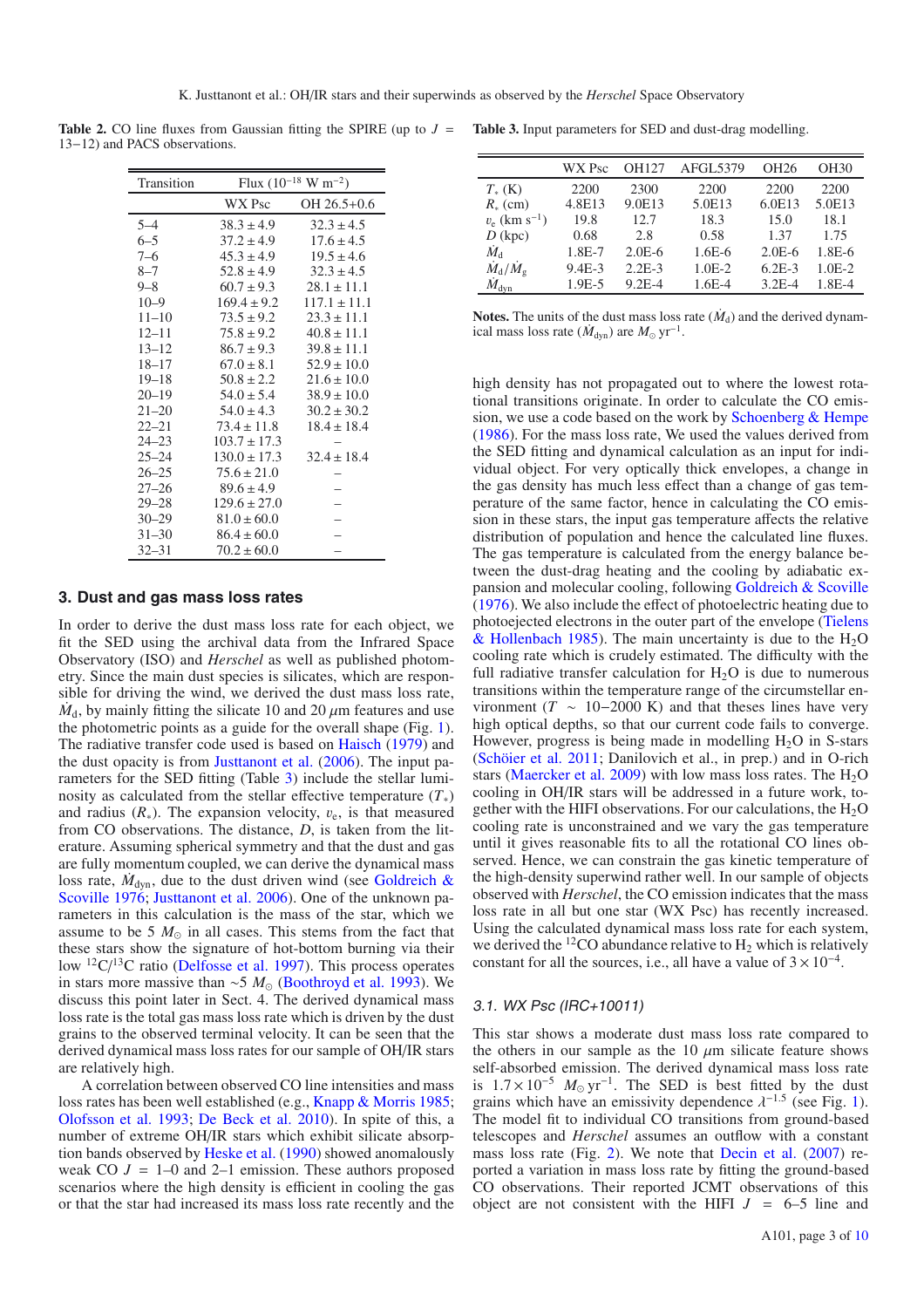

<span id="page-3-0"></span>**[Fig. 1.](http://dexter.edpsciences.org/applet.php?DOI=10.1051/0004-6361/201321812&pdf_id=1)** SED fits for the sample stars (solid line) to the ISO spectra (black dots) and photometric points from IRAS (filled green circles). The PACS (blu[e dots\) and SPIRE \(cyan dots\) spectra are also plotted when available. The published photometric data \(open circles\) are taken from](#page-8-23) Dyck et al. [\(1974](#page-8-23)) and [Epchtein et al.](#page-8-24) [\(1980\)](#page-8-24) for WX Psc, [Persi et al.](#page-9-18) [\(1990\)](#page-9-18) for OH 127.8+0.0, [Garcia-Lario et al.](#page-8-25) [\(1997](#page-8-25)) and [Lepine et al.](#page-8-26) [\(1995](#page-8-26)) for AFGL 5379, [Werner et al.](#page-9-19) [\(1980\)](#page-9-19) for OH 26.5+0.6, and [Justtanont et al.](#page-8-7) [\(2006](#page-8-7)) for both OH 26.5+0.6 and OH 30.1-0.7.

the JCMT  $J = 7-6$  line is weaker than that observed with the smaller APEX telescope [\(De Beck et al. 2010](#page-8-16)). This suggests that there is a problem with calibration for JCMT observations of this star. The object has been observed to be spherically symmetric on a large scale [\(Mauron & Huggins 2006](#page-9-20)) but with a small scale extension (e.g., [Hofmann et al. 2001;](#page-8-27) [Inomata et al.](#page-8-28) [2007;](#page-8-28) [Ladjal et al. 2010](#page-8-29)). In view of this, we take the simplest approach of fitting the HIFI and ground-based lines with a constant mass loss rate.

PACS spectrometer and SPIRE FTS data were extracted for this object. A series of CO rotational lines can be seen. The mea-sured line fluxes are plotted in Fig. [3](#page-4-1) as crosses and open symbols, respectively. After careful baseline subtraction, it can be seen that the line fluxes of CO 6–5 as measured by HIFI and SPIRE agree extremely well. The high observed  $J = 10-9$  flux from SPIRE is due to a blend with the H<sub>2</sub>O 3<sub>12</sub>-2<sub>21</sub> transition which is about twice as strong as the CO line [\(Justtanont et al.](#page-8-12) [2012\)](#page-8-12). Our model of the CO emission follows the general rising trend of the fluxes from the *Herschel* observations. The model, however, predicts lower line fluxes than observed with SPIRE, while the observed PACS CO lines become increasingly noisy. The mismatch between the SPIRE observation and the model may be due to the assumption of a constant mass loss rate and the assumption of spherical symmetry in the calculation.

HIFISTARS observed four transitions of <sup>13</sup>CO  $J = 6-5, 9-8$ , 10–9 and 16–15 [\(Justtanont et al. 2012\)](#page-8-12), although the highest transition is extremely noisy and can be viewed as an upper limit (Fig. [4\)](#page-4-2). Using the same parameters as for the 12CO model, we derive an abundance for <sup>13</sup>CO relative to H<sub>2</sub> of  $(3 \pm 1) \times 10^{-5}$ , i.e., <sup>12</sup>C/<sup>13</sup>C ~ 10 ± 4 (Table [4\)](#page-4-3). The estimated uncertainty of this ratio is a combination of the uncertainty of the derived  $^{13}CO/H_2$ ratio and a canonical 20% uncertainty for 12CO abundance. This ratio is at the lower end of the estimated range of 10–35 for a sample of O-rich AGB stars [\(Milam et al. 2009\)](#page-9-21).

#### 3.2. OH 127.8+0.0

The infrared spectrum of this object displays deep silicate absorption bands at 10 and 20  $\mu$ m, indicating a very high current mass loss rate (Fig. [1\)](#page-3-0). The derived dynamical mass loss rate of the star is  $9.2 \times 10^{-4} M_{\odot} \text{ yr}^{-1}$ .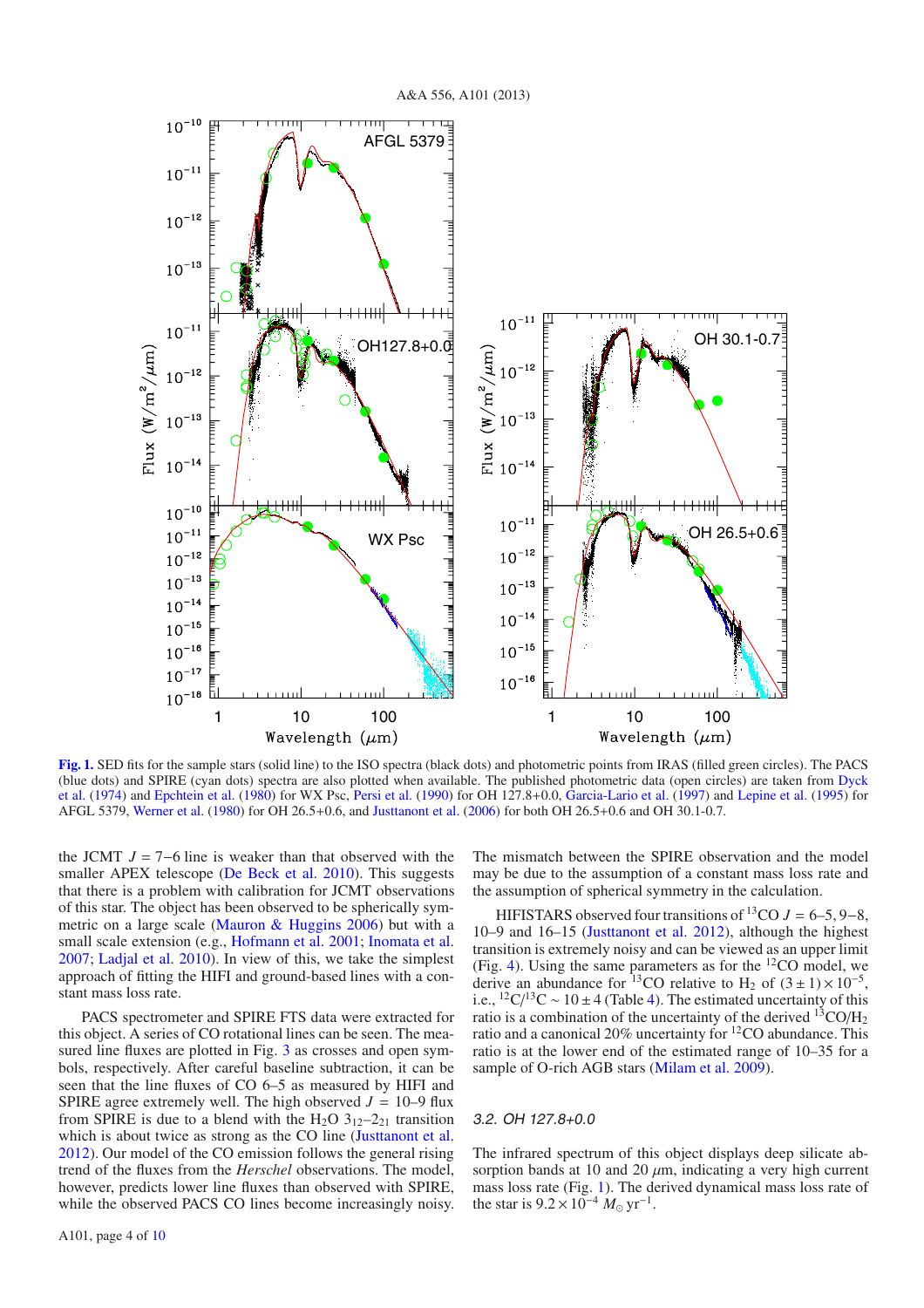<span id="page-4-0"></span>

[Fig. 2.](http://dexter.edpsciences.org/applet.php?DOI=10.1051/0004-6361/201321812&pdf_id=2) Observed <sup>12</sup>CO rotational spectra (black histogram) of WX Psc with the model fit (smooth red line).

<span id="page-4-1"></span>

**[Fig. 3.](http://dexter.edpsciences.org/applet.php?DOI=10.1051/0004-6361/201321812&pdf_id=3)** CO line fluxes taken SPIRE (open circles), HIFI (filled squares) and PACS (crosses) are shown together with the predicted fluxes from the model which is the best fit to both ground-based observations and HIFI for WX Psc (*bottom*) and OH 26.5+0.6 (*top*). The high SPIRE flux of  $J = 10-9$  is due to a blend with a strong  $H<sub>2</sub>O$  line.

However, using a constant mass loss rate results in overestimating the ground based CO observations. In order to fit both the *Herschel* HIFI and IRAM [\(Delfosse et al. 1997\)](#page-8-4) observations, the mass loss rate in the outer part where the  $J = 1-0$  and 2–1 originate is taken to be a fraction of the derived dynamical mass loss rate (Fig. [5\)](#page-5-0). The radius where the superwind ends,  $r_{sw}$  (Table [4\)](#page-4-3), is 130  $R_*$ , i.e.,  $1.2 \times 10^{16}$  cm and the mass loss rate beyond this radius is set to  $2.8 \times 10^{-6}$   $M_{\odot}$  yr<sup>-1</sup>. The HIFI lines

<span id="page-4-2"></span>

<span id="page-4-3"></span>[Fig. 4.](http://dexter.edpsciences.org/applet.php?DOI=10.1051/0004-6361/201321812&pdf_id=4) Observed HIFI <sup>13</sup>CO rotational spectra (black histogram) of WX Psc with the model fit (smooth red line). Also plotted are the abundance limits for <sup>13</sup>CO/H<sub>2</sub> of  $2 \times 10^{-5}$  (blue line) and  $4 \times 10^{-5}$  (green line).

**Table 4.** Derived superwind radius,  $r_{sw}$  and <sup>13</sup>CO abundances for the stars in this study.

|                  | $r_{\rm sw}$ (cm) | $[{}^{13}CO]/[H_2]$ | ${}^{12}C/{}^{13}C$ |
|------------------|-------------------|---------------------|---------------------|
| WX Psc           |                   | $(3.0 \pm 1.0)E-5$  | $10 \pm 4$          |
| OH 127.8+0.0     | 1.2E16            | $(1.5 \pm 0.5)E-5$  | $2 \pm 1$           |
| <b>AFGL 5379</b> | 1.0E16            | $(1.1 \pm 0.4)E-5$  | $27 \pm 11$         |
| $OH 26.5 + 0.6$  | 9.0E15            | $(1.0 \pm 0.5)E-5$  | $30 \pm 16$         |
| OH 30.1-0.7      | 2.5E16            | $(8.0 \pm 0.4)E-5$  | $4 + 1$             |

**Notes.** The derived <sup>12</sup>CO abundance is  $3 \times 10^{-4}$ .

taken from the SUCCESS program are noisy due to shorter integration time compared with spectra taken from HIFISTARS. The fits to these lines, although not perfect, are reasonable given the relatively low signal-to-noise ratio. Recently, [Lombaert et al.](#page-8-30) [\(2013\)](#page-8-30) studied the mass loss of this star and concluded that in order to fit all the available CO data, the mass loss rate in the outer part must be lower compared to the inner superwind.

Delfosse et al. [\(1997](#page-8-4)) also observed  $^{13}CO$  1–0 and 2–1 from this object. Using the same approach as for WX Psc, we used the same input parameters except for the abundance to fit the two lines (Fig. [6\)](#page-5-1). We derive a  ${}^{13}CO/H_2$  abundance of  $1.5 \pm 0.5 \times 10^{-4}$ , i.e., a <sup>12</sup>C/<sup>13</sup>C ratio of 2 ± 1 (Table [4\)](#page-4-3). This is consistent with the central star having undergone hot-bottom burning, destroying <sup>12</sup>C and reaching the equilibrium  $^{12}C/^{13}C$  ratio of ∼3. [\(Lattanzio & Wood 2003](#page-8-5)).

#### 3.3. AFGL 5379

For this object we use a distance of 580 pc, taken from [van der Veen & Rugers](#page-9-22) [\(1989](#page-9-22)), rather than the larger distance of 1190 pc derived by [Yuasa et al.](#page-9-23) [\(1999](#page-9-23)). As can be seen from the SED in Fig. [1,](#page-3-0) its flux level is an order of magnitude higher than the other extreme OH/IR stars in the sample and is similar to that of WX Psc. The infrared spectrum shows deep silicate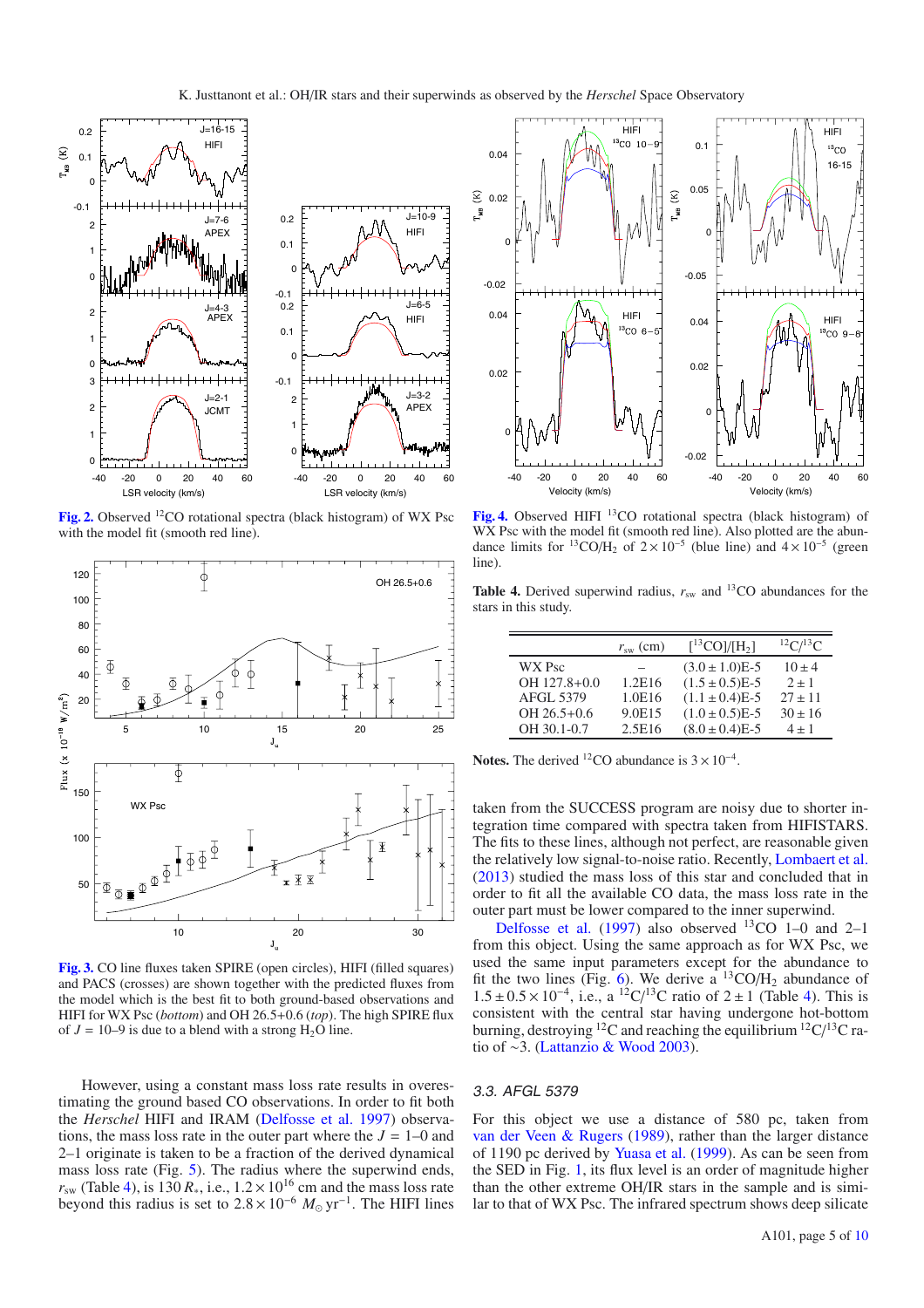<span id="page-5-0"></span>

**[Fig. 5.](http://dexter.edpsciences.org/applet.php?DOI=10.1051/0004-6361/201321812&pdf_id=5)** Observed 12CO rotational spectra (black histogram) of OH 127.8+0.0 with the model fit (smooth red line) which has an inner superwind surrounded by a tenuous outer wind.

<span id="page-5-1"></span>

**[Fig. 6.](http://dexter.edpsciences.org/applet.php?DOI=10.1051/0004-6361/201321812&pdf_id=6)** Observed 13CO spectra from IRAM (black histogram) for OH 127.8+0.0 (*left panels*) and OH 30.1–0.7 (*right panels*) with the model fit (smooth red line) and the upper (green) and lower (blue) limits to the abundances for the species (see text).

<span id="page-5-2"></span>

**[Fig. 7.](http://dexter.edpsciences.org/applet.php?DOI=10.1051/0004-6361/201321812&pdf_id=7)** Observed 12CO rotational spectra (black histogram) of AFGL 5379 with the model fit (smooth red line) which has an inner superwind surrounded by a tenuous outer wind.

<span id="page-5-3"></span>

[Fig. 8.](http://dexter.edpsciences.org/applet.php?DOI=10.1051/0004-6361/201321812&pdf_id=8) Observed HIFI <sup>13</sup>CO rotational spectra (black histogram) with the model fit (smooth red line) and with the upper (green line) and lower (blue line) limits to the  ${}^{12}C/{}^{13}C$  abundance ratio for AFGL 5379 (*left panels*) and OH 26.5+0.6 (*right panels*).

absorption features, reflected in the high derived dynamical mass loss rate of  $1.6 \times 10^{-4}$  *M*<sub>o</sub> yr<sup>-1</sup>. The far-IR silicate dust efficiency is best fitted with a slope of  $\lambda^{-1.5}$ , as in the case of WX Psc.

In order to fit the observed CO lines, the superwind has to be truncated at a radius of  $10^{16}$  cm. The outer mass loss rate for this model is  $3.9 \times 10^{-6}$   $M_{\odot}$  yr<sup>-1</sup>. The model gives reasonable fits to all the lines (Fig. [7\)](#page-5-2), except for the  $J = 16-15$  line where the observation is highly affected by the sinusoidal effect seen in HIFI observation in bands 6 and 7 (1.44–1.92 THz) due to standing waves in the instrument [\(Roelfsema et al. 2012](#page-9-11)). However, further careful analysis confirms the line is much weaker than the model. The misfit of the model indicates that the simple assumption of spherical symmetry may not apply close to the star.

The fit to the HIFI observations of the two  $13$ CO transitions leads to a <sup>13</sup>CO/H<sub>2</sub> abundance of  $(1.1 \pm 0.4) \times 10^{-5}$  (Fig. [8\)](#page-5-3). Both lines cannot be well fitted with a single abundance, however.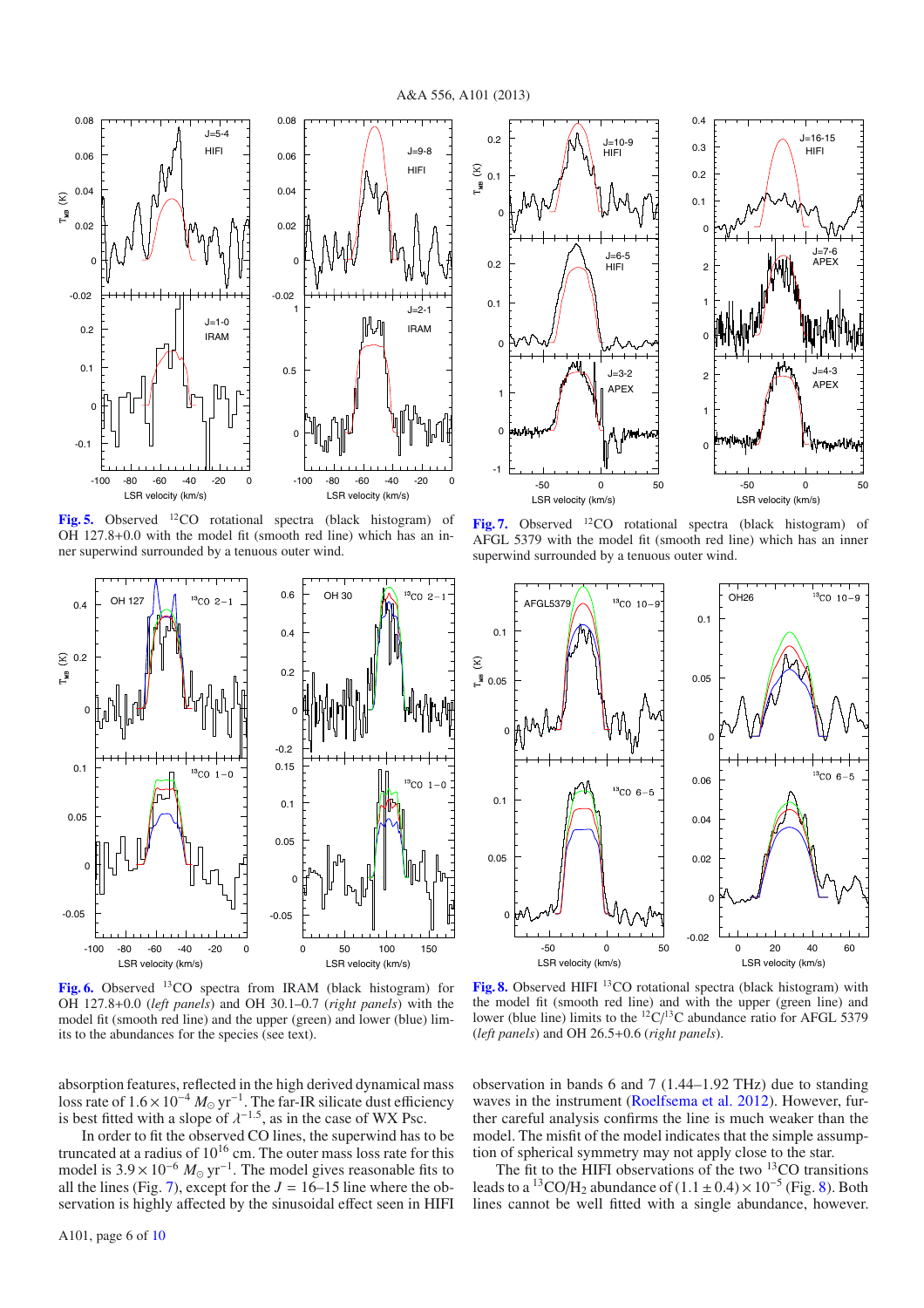<span id="page-6-0"></span>

**[Fig. 9.](http://dexter.edpsciences.org/applet.php?DOI=10.1051/0004-6361/201321812&pdf_id=9)** Observed 12CO rotational spectra (black histogram) of OH 26.5+0.6 with the model fit (smooth red line) with an inner superwind surrounded by a tenuous outer wind.

The resulting ratio of <sup>12</sup>C/<sup>13</sup>C is of  $27 \pm 11$ . This high value could mean that the star has either just started the process of hotbottom burning and the  $^{13}$ C has not been significantly produced or the process has already taken place and the central star has entered a phase where 12C is being synthesized again. Further evidence that hot-bottom burning process has started in this star is the non-detection of the  $H_2^{18}O$  line (see Sect. 4).

## 3.4. OH 26.5+0.6

Extensive studies have been done of OH 26.5+0.6 over the years in order to establish the superwind radius  $(r_{sw}, i.e.,$  the radius where the intense mass loss rate has propagated outwards). [Fong et al.](#page-8-15) [\(2002](#page-8-15)) resolved the circumstellar envelope in the CO  $J = 1-0$  line, giving an outer radius of  $7 \times 10^{16}$  cm but did not resolve the superwind. Mid-infrared interferometric observations established the full-width-half maximum of the dusty envelope of ∼280 milliarcsec [\(Chesneau et al. 2005\)](#page-8-31). At a distance of 1.37 kpc [\(van Langevelde et al. 1990\)](#page-9-24), this translates to  $6 \times 10^{15}$  cm. [Driebe et al.](#page-8-32) [\(2005\)](#page-8-32) observed this object in the *K*' band and resolved the inner radius of the dust shell to be between 29.3 mas at the minimum phase and 69.5 mas during the maximum phase.

From fitting the SED and solving the equation of motion between the dust and gas interaction, we derive a dynamical mass loss rate of  $3.2 \times 10^{-4}$  *M*<sub> $\odot$ </sub> yr<sup>-1</sup>. The continuum fluxes observed by *Herschel* using PACS and SPIRE (Fig. [1\)](#page-3-0) follow the ISO fluxes reasonably well, except for the longest wavelength channel of SPIRE (Fig. [1\)](#page-3-0). To fit the observed CO lines, we limit the superwind radius to  $9 \times 10^{15}$  cm, with a mass loss rate beyond this radius of  $1.6 \times 10^{-6}$  *M*<sub>o</sub> yr<sup>-1</sup> (Fig. [9\)](#page-6-0). The IRAM *J* = 2–1 line has the interstellar line component removed [\(Heske et al.](#page-8-1) [1990\)](#page-8-1) hence its blue wing is missing. The HIFI spectrum of CO *J* = 10–9 displays a much narrower line than expected. It is not clear why this is the case. It is possible that the wind acceleration is not as steep, but rather that in the region where the

<span id="page-6-1"></span>

**[Fig. 10.](http://dexter.edpsciences.org/applet.php?DOI=10.1051/0004-6361/201321812&pdf_id=10)** Observed 12CO rotational spectra (black histogram) of OH 30.1–0.7 with the model fit (smooth red line) with an inner superwind surrounded by a tenuous outer wind.

CO 10–9 originates the velocity is lower than the result of the dust-driven wind would suggest. In Fig. [3,](#page-4-1) it can be seen that the CO 10–9 line from SPIRE show a much higher flux than the corresponding HIFI line due to the strong H2O blend. The high-*J* CO lines observed by PACS are noisy due to the low flux.

From HIFISTARS, two <sup>13</sup>CO transitions were detected and our derived abundance for  ${}^{13}CO/H_2$  for this object is  $(1 \pm 0.5) \times 10^{-5}$ . The uncertainty of this abundance is relatively high since the 6–5 line is more optically thick compared to the 10–9 transition. This results in a <sup>12</sup>C/<sup>13</sup>C ratio of 30  $\pm$  16 which is relatively high for our sample but with a large uncertainty.

#### 3.5. OH 30.1–0.7

The star has been observed by ISO to have deep silicate absorption bands, like most other stars in our sample. It is also be seen to have water-ice and crystalline silicates [\(Justtanont et al. 2006\)](#page-8-7). Our derived dynamical mass loss rate is  $1.8 \times 10^{-4}$  *M*<sub>o</sub> yr<sup>-1</sup>.

The ground-based CO observations taken at APEX reported by [De Beck et al.](#page-8-16) [\(2010](#page-8-16)) showed a non-detection (Fig. [10\)](#page-6-1) which is most likely due to the mispointing of the telescope  $(15<sup>′</sup>$  off in the RA direction from checking the header information of the APEX observations) as the source was readily detected by IRAM [\(Delfosse et al. 1997](#page-8-4)) and *Herschel*. To fit the IRAM and HIFI observations, the radius of the superwind is limited to  $2.5 \times 10^{16}$  cm with the mass loss rate in the outer region falling to  $1.8 \times 10^{-6}$   $M_{\odot}$  yr<sup>-1</sup> (Fig. [10\)](#page-6-1). The derived abundance of <sup>13</sup>CO/H<sub>2</sub> is  $(8 \pm 0.3) \times 10^{-5}$ , resulting in a <sup>12</sup>C/<sup>13</sup>C ratio from fitting the <sup>13</sup>CO IRAM observations (Fig. [6\)](#page-5-1) for this star of  $4 \pm 1$ , which is close to the expected equilibrium value for stars which have experienced hot-bottom burning [\(Boothroyd et al. 1993](#page-8-19)).

## **4. Discussion**

From observations and CO modelling, we derived mass loss rates and CO abundances relative to  $H_2$ , as well as those for <sup>13</sup>CO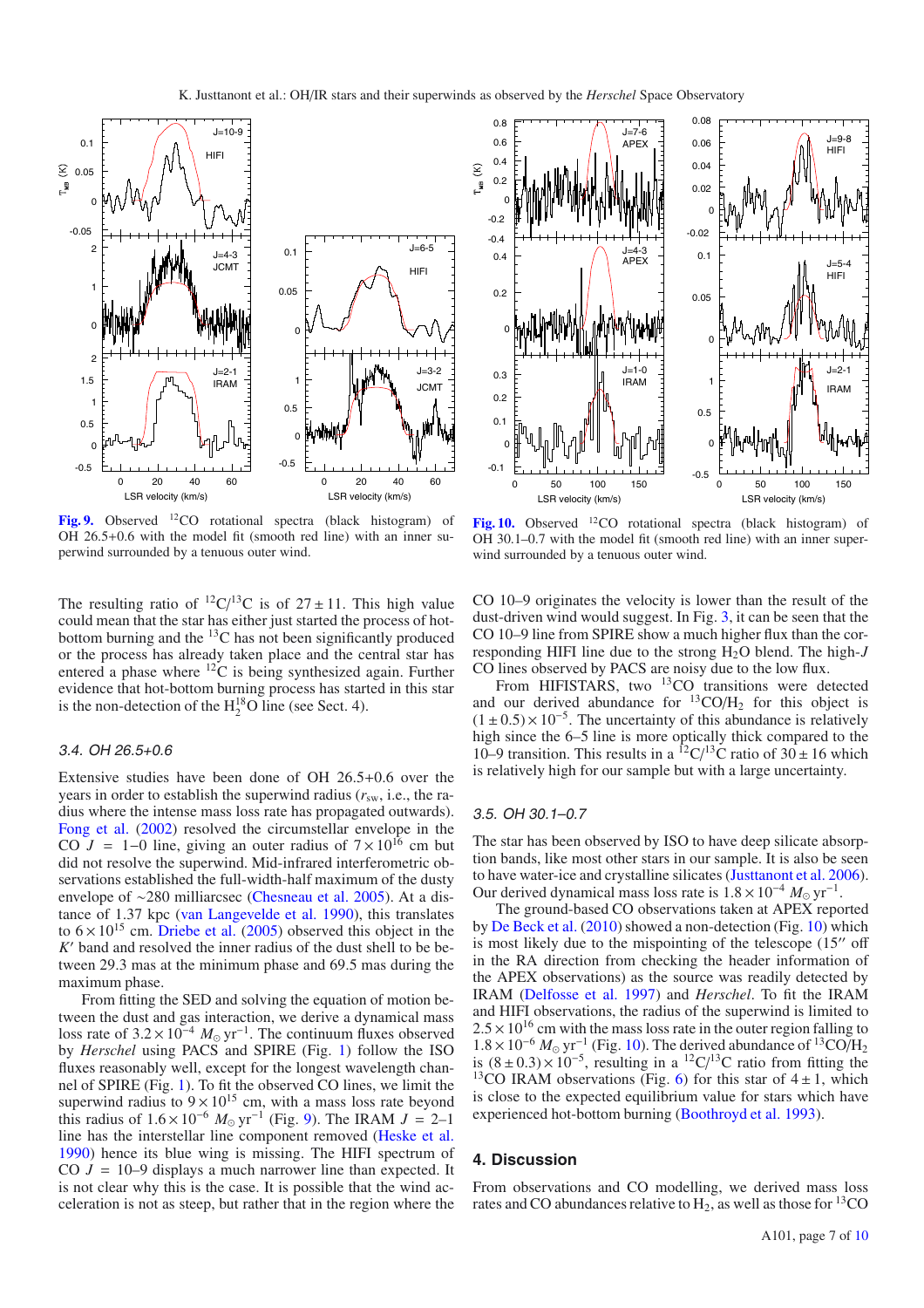<span id="page-7-0"></span>

**[Fig. 11.](http://dexter.edpsciences.org/applet.php?DOI=10.1051/0004-6361/201321812&pdf_id=11)** HIFISTARS spectra of OH 26.5+0.6 (*left*) and AFGL 5379 (*right*) showing the transitions  $3_{12} - 3_{03}$  and  $1_{11} - 0_{00}$  of H<sub>2</sub><sup>1</sup>O (black),  $H_2^{17}O$  (red) and  $H_2^{18}O$  (blue). The  $H_2^{18}O$  lines are not detected in either source in both ortho- and para-H<sub>2</sub>O.

for all stars in our sample. Here, we discuss the implications of our finding.

#### 4.1. The relative abundances C and O isotopes

The solar value of  ${}^{12}C/{}^{13}C$  is estimated to be 87 [\(Scott et al.](#page-9-25) [2006\)](#page-9-25), which is similar to the value derived from meteorites [\(Anders & Grevesse 1989\)](#page-8-33). It has been reported that the galactic ratio appears to be dependent on the distance from the galactic centre (see e.g., [Henkel et al. 1994](#page-8-34); [Wilson & Rood 1994\)](#page-9-26). The interstellar ratios estimated within 100 pc along different lines of sight vary between 62 and 98 [\(Casassus et al. 2005\)](#page-8-35). A solar isotopic ratio of 480 for  $\frac{16}{9}$ / $\frac{18}{9}$  [has](#page-9-25) [been](#page-9-25) [determined](#page-9-25) [by](#page-9-25) Scott et al. [\(2006](#page-9-25)) while the solar  $\frac{160}{17}$ O ratio is taken to be 2600 with a large uncertainty due to the weakness of the  $C^{17}O$  lines [\(Asplund et al. 2009](#page-8-36)).

There are extensive observations of CO and CN in C-rich AGB stars which show that the  ${}^{12}C/{}^{13}C$  ratio has a range between 30 and 150 (e.g., [Lambert et al. 1986](#page-8-37); [Ohnaka & Tsuji](#page-9-27) [1996;](#page-9-27) [Schöier & Olofsson 2000](#page-9-28)) with a few stars showing a low <sup>12</sup>C/<sup>13</sup>C ratio. [Ohnaka & Tsuji](#page-9-29) [\(1999\)](#page-9-29) found small ratios for J-type C-stars, between 2 and 10. The values derived for circumstellar envelopes of O-rich AGB stars are relatively limited and have a range of 10 to 80 [\(Bujarrabal et al. 1994;](#page-8-38) [Milam et al.](#page-9-21)  $2009$ ). For sufficiantly high-mass AGB stars, <sup>13</sup>C can be produced by CNO-cycle hot-bottom burning of the third dredge-up  $12<sup>12</sup>C$  and then transported to the photosphere to become part the the circumstellar envelope due to mass loss processes during the AGB phase. The ratio of the carbon isotopes can be used as a tracer of stellar mass as  ${}^{13}$ C is readily synthesized in high mass AGB stars [\(Lattanzio & Wood 2003](#page-8-5)).

Three of the five stars in our sample have low  ${}^{12}C/{}^{13}C$  ratios (Table [4\)](#page-4-3) as derived from the CO line fluxes, based on both ground based and HIFI observations. Due to the high mass loss rates, even 13CO lines can be optically thick. It is curious to note that the ratios derived from the IRAM observations are lower than those derived from the HIFI observations. However, the derived abundance ratios from high-*J* lines have larger uncertainties associated with them due to the high 13CO line opacity in the superwind. A low  ${}^{12}C/{}^{13}C$  ratio is expected when a star undergoes hot-bottom burning. The lower mass limit for this process to occur is  $>4$   $M_{\odot}$  [\(Sackmann & Boothroyd 1992](#page-9-4)). Theoretical calculations of the third dredge-up for stars more massive than 5 *M*<sub>⊙</sub> show that this ratio initially increases from ~17 to 30 and then drops down to a value of 3 once the temperature at the base of the convective envelope is hot enough to produce significant  $13^{\circ}$ C from  $12^{\circ}$  [\(Lattanzio & Wood 2003\)](#page-8-5). This value increases again after the end of this phase. The implication of our derived  $12^{\circ}$ C/<sup>13</sup>C ratio is that these extreme OH/IR stars have originated from the high mass end of intermediate-mass stars.

Although  ${}^{12}C/{}^{13}C$  ratios have been studied in AGB stars, very little work has been done on the isotopic ratios of 18O and even less on 17O due to thier low abundances. Thanks to the high sensitivity of *Herschel*, we can begin such studies using  $H_2O$ molecules. As part of the HIFISTARS observations, three of the stars in our sample have been observed with a frequency setting which included the  $1_{11}$ – $0_{00}$  (para-H<sub>2</sub>O) and  $3_{12}$ – $3_{03}$  (ortho- $H_2O$ ) transitions for  $H_2^{16}O$ ,  $H_2^{17}O$  and  $H_2^{18}O$  (Table [1\)](#page-1-0). Justtanont et al. [\(2012](#page-8-12)) reported the HIFI spectra of WX Psc which showed line flux ratios for  $H_2^{18}O/H_2^{17}O$  of 1.5 for both ortho and para lines. For AFGL 5379 and  $\ddot{O}H$  26.5+0.6, it can be clearly seen here that the  $H_2^{16}O$  and  $H_2^{17}O$  are detected while the  $H_2^{18}O$  line is not detected above the noise (Fig. [11\)](#page-7-0). The estimated line flux ratios of  $H_2^{18}O/H_2^{17}O$  for AFGL 5379 are 0.05 and 0.09 and for OH  $26.5+\overline{0.6}$  are  $\overline{0.13}$  and  $0.09$  for the ortho and para lines, respectively. These values are well below the solar  $\frac{18}{9}$ O/ $\frac{17}{9}$  ratio of ∼5 and the interstellar value of ∼3.5 [Wilson & Rood](#page-9-26) [\(1994](#page-9-26)). The non-detection of  $H_2^{18}O$  in AFGL 5379 and OH 26.5+0.6 and the almost equally strong  $H_2^{17}O$  and  $H_2^{18}O$  line fluxes in WX Psc provide evidence that  $H_2^{18}O$  is destroyed in the hot-bottom burning proc[ess](#page-8-39) [which](#page-8-39) [operates](#page-8-39) [in](#page-8-39) [more](#page-8-39) [massive](#page-8-39) [AGB](#page-8-39) [stars](#page-8-39) [\(](#page-8-39)Lattanzio et al. [1996\)](#page-8-39). This result gives a strong indication of the lower limit to the stellar mass which is not as model dependent as for the case of the derived  $^{12}C/^{13}C$  ratios.

#### 4.2. The superwind

The phenomenon of a superwind has been postulated because a constant mass loss rate does not remove enough stellar mass during the AGB lifetime to allow low- and intermediate-mass stars to evolve into planetary nebulae. [Vassiliadis & Wood](#page-9-2) [\(1993](#page-9-2)) showed that a superwind develops during the last thermal pulses while the stellar luminosity and pulsation period increase. For a  $5-M_{\odot}$  star, the superwind can last  $10^5$  yr, i.e. half of the thermalpulse AGB lifetime. From our modelling, the radius of this superwind, *r*sw, (Table [4\)](#page-4-3) was derived for each object from fitting high- and low-*J* CO lines. Assuming a constant expansion velocity for these lines, we can calculate the lifetime of the superwind for individual stars. This implies that the stars in our sample have entered the superwind phase only in the past few hundred years, i.e., 0.3% of the theoretical lifetime of the superwind phase. During the Infrared Astronomical Satellite (IRAS) all sky survey, 50 000 low resolution spectrometer (LRS) spectra were taken, of which about 150 show silicate absorption with a blue continuum (class 3n) which are associated with OH/IR stars [\(Likkel 1989\)](#page-8-40). However, there may still be some contamination in this classification. [Suh & Kwon](#page-9-30) [\(2009\)](#page-9-30) searched the *IRAS* LRS catalogue and found that out of 1400 spectra of O-rich stars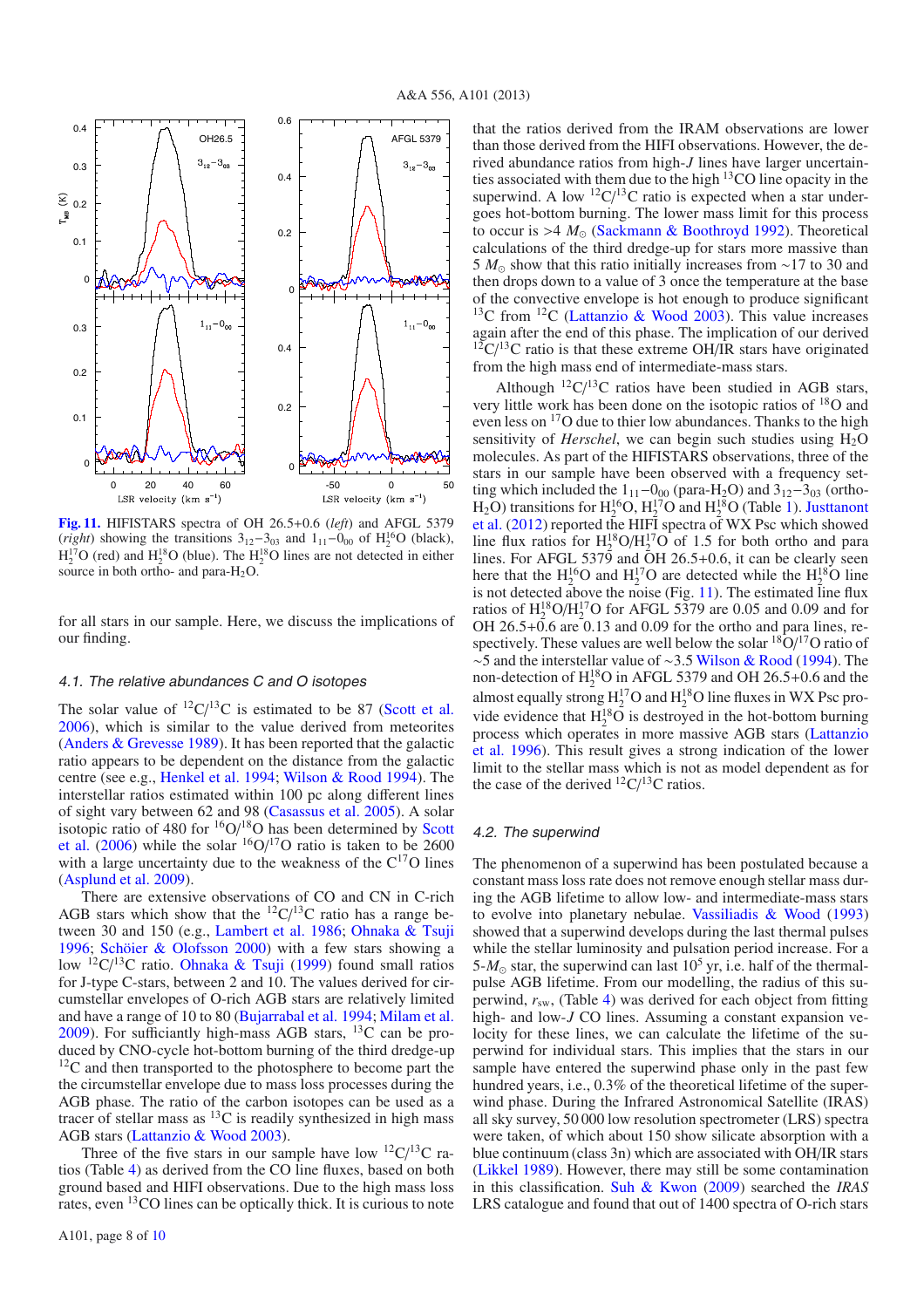and 931 C-stars, 180 objects showed the 10  $\mu$ m silicate feature in absorption, a similar number to that found by [Likkel](#page-8-40) [\(1989](#page-8-40)). This indicates that from an unbiased all-sky survey the fraction of extreme OH/IR stars is ∼8% of the AGB population – much higher than the ratio of the estimated superwind lifetime to the total thermal-pulse time on the AGB. When stars enter a superwind phase, they become very bright in the infrared and luminous in OH masers – OH 26.5+0.6 and AFGL 5379 are among the AGB stars which e[xhibit](#page-9-0) [the](#page-9-0) [strongest](#page-9-0) [OH](#page-9-0) [1612](#page-9-0) [MHz](#page-9-0) [masers](#page-9-0) [\(](#page-9-0)te Lintel Hekkert et al. [1989](#page-9-0)). Even though these objects are confined to the galactic plane and hence suffer from heavy extinction as well as from confusion due to the high density of stars in the plane, the luminosity bias means that they are easily picked up in maser and infrared surveys. This could partially be the reason why we detect an enhanced fraction of these objects.

## **5. Summary**

From fitting the SEDs of a sample of extreme OH/IR stars, we have derived very high mass loss rates, reflecting the absorption seen in the 10  $\mu$ m silicate dust feature. Using CO as a mass loss tracer, from ground based observations and those obtained by *Herschel*, we propose that four out of five stars in our sample have recently increased their mass loss rates. The high-*J* CO lines probe the warm envelope inside the superwind while the low-*J* lines originate from outer cooler regions where the mass loss is lower. The timescale since the start of the superwind phase is estimated to vary between ∼200–500 years. From the ground based observations done so far, there is no evidence that there has been a superwind phase earlier than observed by us, i.e., there is no obvious evidence of multiple shells of mass loss around the objects [\(Cox et al. 2012\)](#page-8-41).

The derived  $\rm ^{12}C/^{13}C$  ratios in some objects are much lower than the canonical value of ∼20–30 observed for stars with initial masses of  $4-6$   $M_{\odot}$  after the third dredge-up [\(Lattanzio & Wood](#page-8-5) [2003\)](#page-8-5). Due to the effect of hot-bottom burning, this ratio can be reduced to closer to 3–4 over a timescale of ~10<sup>5</sup> yr. Our modelling gives a range for this ratio of between 2–30, with some stars having a large uncertainty on this ratio. The low observed  $^{18}O/^{17}O$  (~0.1) ratios for the stars in our sample compared, with the solar value of ∼5, give a strong indication that these stars have undergone the process of hot-bottom burning, implying that they are massive ( $\geq$ 5  $M_{\odot}$ ) AGB stars.

These stars are seen to be presently losing mass at prodigious rates of  $\sim 10^{-4}$  *M*<sub> $\odot$ </sub> yr<sup>-1</sup>. High mass loss rate AGB stars may be the [dominant source of dust and gas return to the ISM \(](#page-9-31)Matsuura et al. [2009](#page-9-31)) and these stars can have a significant impact on the chemical and dust enrichment of the interstellar medium. They are thus crucial in studies of galactic chemical evolution.

*Acknowledgements.* This research is party funded by the Swedish National Space Board. We would like to thank Leen Decin for her valuable comments to the manuscript. We also thank both the referee and the editor (Malcolm Walmsley) for further comments for improvement of this paper. HIFI has been designed and built by a consortium of institutes and university departments from across Europe, Canada and the United States under the leadership of SRON Netherlands Institute for Space Research, Groningen, The Netherlands and with major contributions from Germany, France and the US. Consortium members are: Canada: CSA, U.Waterloo; France: CESR, LAB, LERMA, IRAM; Germany: KOSMA, MPIfR, MPS; Ireland, NUI Maynooth; Italy: ASI, IFSI-INAF, Osservatorio Astrofisico di Arcetri-INAF; Netherlands: SRON, TUD; Poland: CAMK, CBK; Spain: Observatorio Astronómico Nacional (IGN), Centro de Astrobiologia (CSIC-INTA). Sweden: Chalmers University of Technology – MC2, RSS & GARD; Onsala Space Observatory; Swedish National Space Board, Stockholm University – Stockholm Observatory; Switzerland: ETH Zurich, FHNW; USA: Caltech, JPL, NHSC. PACS has been developed by a consortium of institutes led by MPE (Germany) and including UVIE (Austria); KU Leuven, CSL, IMEC (Belgium); CEA, LAM (France); MPIA (Germany); INAF-IFSI/OAA/OAP/OAT, LENS, SISSA (Italy); IAC (Spain). This development has been supported by the funding agencies BMVIT (Austria), ESA-PRODEX (Belgium), CEA/CNES (France), DLR (Germany), ASI/INAF (Italy), and CICYT/MCYT (Spain). SPIRE has been developed by a consortium of institutes led by Cardiff University (UK) and including Univ. Lethbridge (Canada); NAOC (China); CEA, LAM (France); IFSI, Univ. Padua (Italy); IAC (Spain); Stockholm Observatory (Sweden); Imperial College London, RAL, UCL-MSSL, UKATC, Univ. Sussex (UK); and Caltech, JPL, NHSC, Univ. Colorado (USA). This development has been supported by national funding agencies: CSA (Canada); NAOC (China); CEA, CNES, CNRS (France); ASI (Italy); MCINN (Spain); SNSB (Sweden); STFC and UKSA (UK); and NASA (USA).

#### **References**

- Anders, E., & Grevesse, N. 1989, Geochim. Cosmochim. Acta, 53, 197
- <span id="page-8-36"></span><span id="page-8-33"></span>Asplund, M., Grevesse, N., Sauval, A. J., & Scott, P. 2009, ARA&A, 47, 481
- <span id="page-8-38"></span><span id="page-8-19"></span>Boothroyd, A. I., Sackmann, I.-J., & Ahern, S. C. 1993, ApJ, 416, 762
- Bujarrabal, V., Fuente, A., & Omont, A. 1994, A&A, 285, 247
- <span id="page-8-8"></span>Cami, J., de Jong, T., Justtannont, K., Yamamura, I., & Waters, L. B. F. M. 1998, Ap&SS, 255, 339
- <span id="page-8-35"></span>Casassus, S., Stahl, O., & Wilson, T. L. 2005, A&A, 441, 181
- <span id="page-8-31"></span>Chesneau, O., Verhoelst, T., Lopez, B., et al. 2005, A&A, 435, 563
- <span id="page-8-41"></span>Cox, N. L. J., Kerschbaum, F., van Marle, A.-J., et al. 2012, A&A, 537, A35
- <span id="page-8-16"></span>De Beck, E., Decin, L., de Koter, A., et al. 2010, A&A, 523, A18
- Decin, L., Hony, S., de Koter, A., et al. 2007, A&A, 475, 233
- <span id="page-8-22"></span><span id="page-8-11"></span>de Graauw, T., Helmich, F. P., Phillips, T. G., et al. 2010, A&A, 518, L6
- <span id="page-8-4"></span>Delfosse, X., Kahane, C., & Forveille, T. 1997, A&A, 320, 249
- <span id="page-8-6"></span>Dijkstra, C., Dominik, C., Hoogzaad, S. N., de Koter, A., & Min, M. 2003, A&A, 401, 599
- <span id="page-8-32"></span>Driebe, T., Riechers, D., Balega, Y., et al. 2005, Astron. Nachr., 326, 648
- <span id="page-8-23"></span>Dyck, H. M., Lockwood, G. W., & Capps, R. W. 1974, ApJ, 189, 89
- <span id="page-8-24"></span>Epchtein, N., Guibert, J., Nguyen-Quang-Rieu, Turon, P., & Wamsteker, W. 1980, A&A, 85, L1
- <span id="page-8-15"></span>Fong, D., Justtanont, K., Meixner, M., & Campbell, M. T. 2002, A&A, 396, 581
- <span id="page-8-25"></span>Garcia-Lario, P., Manchado, A., Pych, W., & Pottasch, S. R. 1997, A&AS, 126, 479
- <span id="page-8-18"></span>Goldreich, P., & Scoville, N. 1976, ApJ, 205, 144
- <span id="page-8-13"></span>Griffin, M. J., Abergel, A., Abreu, A., et al. 2010, A&A, 518, L3
- <span id="page-8-14"></span>Groenewegen, M. A. T., Waelkens, C., Barlow, M. J., et al. 2011, A&A, 526, A162
- <span id="page-8-17"></span>Haisch, B. M. 1979, A&A, 72, 161
- <span id="page-8-34"></span>Henkel, C., Wilson, T. L., Langer, N., Chin, Y.-N., & Mauersberger, R. 1994, in The Structure and Content of Molecular Clouds, eds. T. L. Wilson, & K. J. Johnston (Berlin: Springer Verlag), Lect. Not. Phys., 439, 72
- <span id="page-8-1"></span>Heske, A., Forveille, T., Omont, A., van der Veen, W. E. C. J., & Habing, H. J. 1990, A&A, 239, 173
- <span id="page-8-27"></span>Hofmann, K.-H., Balega, Y., Blöcker, T., & Weigelt, G. 2001, A&A, 379, 529
- <span id="page-8-9"></span>Hudgins, D. M., Sandford, S. A., Allamandola, L. J., & Tielens, A. G. G. M. 1993, ApJS, 86, 713
- Iben, Jr., I., & Renzini, A. 1983, ARA&A, 21, 271
- Inomata, N., Imai, H., & Omodaka, T. 2007, PASJ, 59, 799
- <span id="page-8-28"></span><span id="page-8-3"></span><span id="page-8-0"></span>Johansson, L. E. B., Andersson, C., Goss, W. M., & Winnberg, A. 1977, A&A, 54, 323
- <span id="page-8-2"></span>Justtanont, K., Skinner, C. J., Tielens, A. G. G. M., Meixner, M., & Baas, F. 1996, ApJ, 456, 337
- <span id="page-8-7"></span>Justtanont, K., Olofsson, G., Dijkstra, C., & Meyer, A. W. 2006, A&A, 450, 1051
- <span id="page-8-20"></span><span id="page-8-12"></span>Justtanont, K., Khouri, T., Maercker, M., et al. 2012, A&A, 537, A144
- Knapp, G. R., & Morris, M. 1985, ApJ, 292, 640
- <span id="page-8-10"></span>Kozasa, T., & Sogawa, H. 1999, in Asymptotic Giant Branch Stars, eds. T. Le Bertre, A. Lebre, & C. Waelkens, IAU Symp., 191, 239
- <span id="page-8-29"></span>Ladjal, D., Justtanont, K., Groenewegen, M. A. T., et al. 2010, A&A, 513, A53

<span id="page-8-37"></span>Lambert, D. L., Gustafsson, B., Eriksson, K., & Hinkle, K. H. 1986, ApJS, 62, 373

- <span id="page-8-5"></span>Lattanzio, J., & Wood, P. R. 2003, in Asymptotic giant branch stars, by H. J. Habing, & H. Olofsson, Astronomy and astrophysics library (New York, Berlin: Springer), eds. H. J. Habing, & H. Olofsson, 23
- <span id="page-8-39"></span>Lattanzio, J., Frost, C., Cannon, R., & Wood, P. R. 1996, Mem. Soc. Astron. It., 67, 729
- <span id="page-8-26"></span>Lepine, J. R. D., Ortiz, R., & Epchtein, N. 1995, A&A, 299, 453
- Likkel, L. 1989, ApJ, 344, 350
- <span id="page-8-40"></span><span id="page-8-30"></span>Lombaert, R., Decin, L., de Koter, A., et al. 2013, A&A, 554, A142
- <span id="page-8-21"></span>Maercker, M., Schöier, F. L., Olofsson, H., et al. 2009, A&A, 494, 243